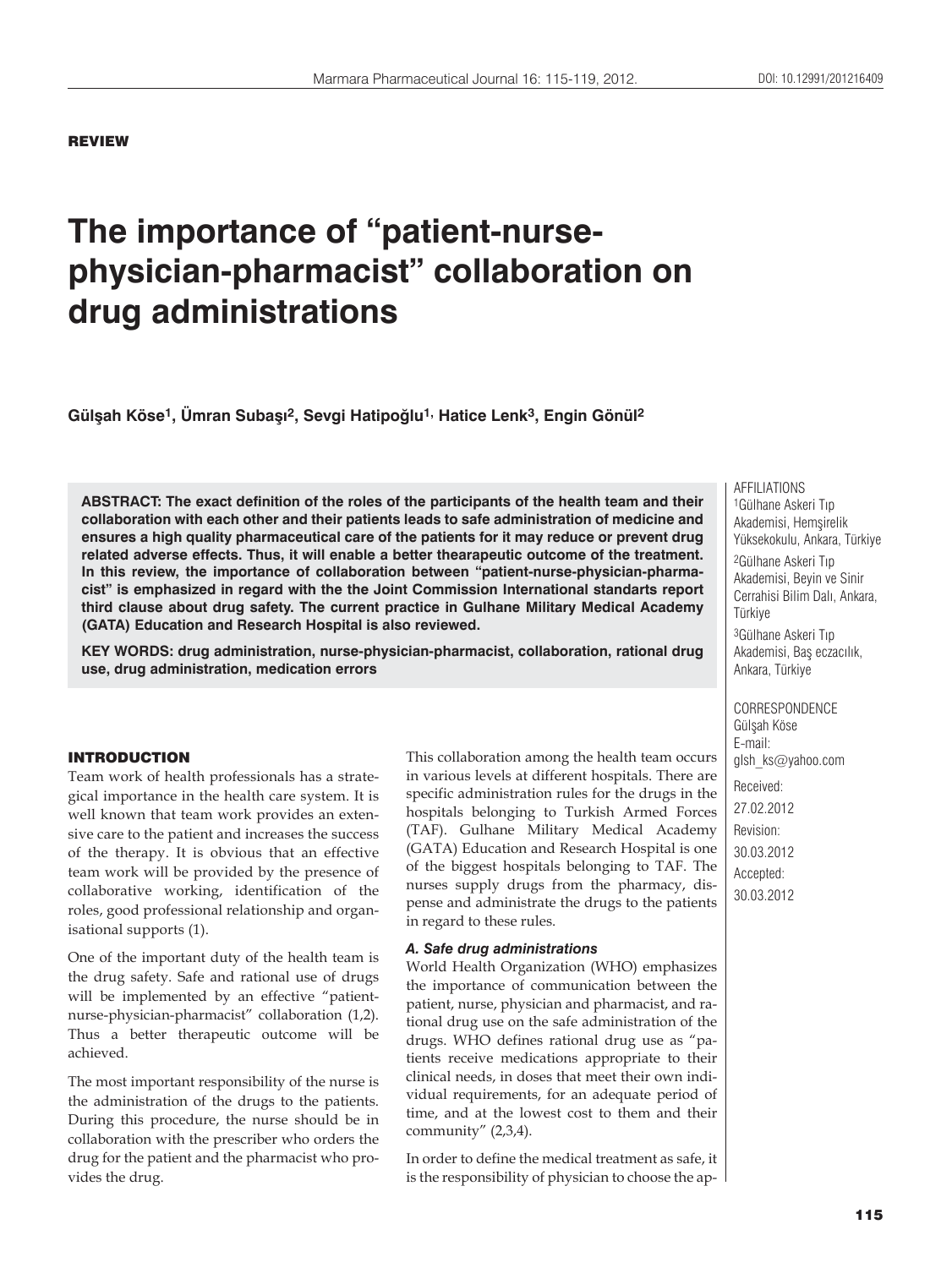propriate drug (2, 5), while the pharmacists' responsibility is to dispense it and nurses administer these drugs to the patients according to the professional rules (2, 5, 6, 7). In order to perform this responsibility, it is necessary for the nurse to adapt the nursing procedure to the clinical application (6, 8).

The nurse play a critical role in the "patient-nurse-physicianpharmacist" collaboration because she/he is the most communicating person with the patient and the best observer. Giving information to the patient consists of information about the intended effect of the drug and how it works in the body. It also contains information about side effects, how a patient should take the drug, and cautions for its use, including warnings about allergies (2).

The WHO pointed out the importance of advanced communication between the nurse, patient, physician and pharmacist for the drug administration. Effective communication between these and their acts in terms of rational drug use will increase patient compliance. From the diagnosis to the prescription, from patient education to follow up, every component of the process has the potential to affect the compliance. As the nurse is generally is in more relation with the patient, the role of the nurse in informing correctly and adequately, in identifying and solving the compliance problems and providing the necessary advices is essential to improve the compliance. It should be emphasized that there is a positive relationship between the compliance and the rational use of drugs (4,9).

Joint Commission International (JCI) developed standards for safety patient care and the 3rd clause of these standards is *"improve the safety of high-alert medications"* (10). The drug team should aim this goal for the patient.

The drug team consisted of "Patient-nurse-physician-pharmacist" is the main participants of effective drug use. The principle of effective drug use policy is based on rational, appropriate and safe drug use (4). In the challenging health care system, it is crucial to describe the responsibilities of the team members and to share the knowledge related to the drugs for an adequate patient care and better outcome.

 During this process, nurses are responsible for dispensing and recording of drugs and monitoring the patients. The nurses should have sufficient information about the drug, and prognose of the medical treatment (6, 8).

#### *B. The errors during drug administrations*

Some problems, which are encountered during the drug administration, have gained more importance recently. Research in dispensing process has increased.

The errors related to the drug administration are one of most important errors among all medical errors since there is excessive drug use for especially inpatients and the procedures for drug prescription and administration are getting more complicated day by day. (2, 9, 11, 12). According to the studies which were performed in the many hospitals around the world, the rate of drug administration errors is 6.7 per cent (11, 12).

Drug administration errors may be classified as: inappropriate drug preparation technique, wrong adminstration route, wrong drug administration time, wrong dose, the administration of an

unpresribed drug, administration of wrong drug, simultaneous administration of interacting drugs and missing records.

B.1. The difficulties during the preparation and administration of the drugs

Another important step of the patient treatment after the supplying the drug is the the preparation and administration of the drugs (8).

Patient Safety goals, which were prepared by the Joint Commission International (JCI), emphasize the importance of this issue and provide specific informations and principles for patient safety. JCI stated that these goals are related to the safety and quality of the patient's care and the determination of the situations which may cause risks and harm the patient. It is also pointed out the importance of re-organization of health care system to increase the patient's care by focusing on this issue (10, 13).

The headlines of success principles on patient's safety determined by JCI in 2008;

- $\checkmark$  The correct identification of the patient,
- $\checkmark$  Developing an effective communication,
- $\checkmark$  Improve the safety of high-risk treatments,
- $\checkmark$  Be sure of right place, right procedure and right patient,
- $\checkmark$  Reducing the risks of health care related infections
- $\checkmark$  Reducing the risk of patient's injury caused by the inappropriate treatment (10,13)

All the rules for safe drug administration emphasize on the issue that the drugs should be administrated after re-checking the patient's name, physician's order and drug's name. However, usually the drugs are prepared in the morning after the physician visits and administrated to the patient according to the ordered intervals at different time points. The drug administration errors occur in case the safe drug administration strategies of JCI are not obeyed in routine clinical practice.

It has been shown that the drug administration errors usually occur at 7-8 am because it is the time for shift change in many hospitals and the busy period for them (14). These errors may also occur because of the similarity of drugs in color, appearance or package styles (15).

Another problem is the underreporting of adverse drug reactions by health professionals (i.e. nurse for the inpatients and pharmacists for the outpatients) (16, 17). In a paper published by Lata et., it has been shown that there is a increase in the studies focused on drug side effects after 2000, and the rate of side effect is claimed to be 81%. It is also stated that 62% of these were caused by the nurses, 17% by the pharmacists and 2% by the social workers (12).

While et al., performed a study on pharmacist-nurse collaboration and they reported that there is an increase of adverse drug reaction reporting after a short training on nurse-pharmacist collaboration. It is also pointed out that side effects of the drugs could be diminished by the improving of patient's and relatives' knowledge on the drugs and by the preparation of appropriate discharge plans (1).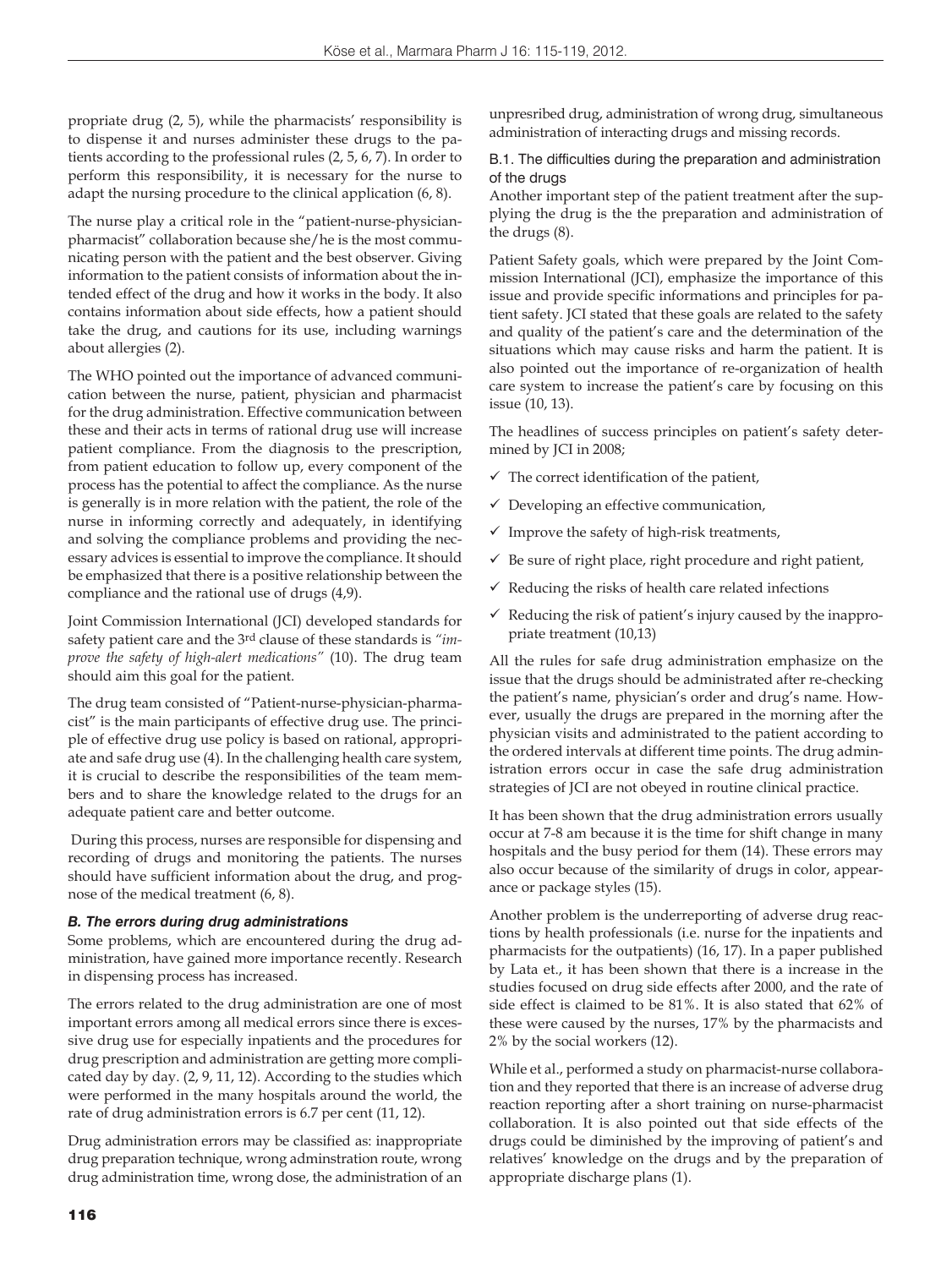#### B.2.Oral orders by prescribers

The JCI guide on patient's safety consists of principles as "do not receive orders from the physician by phone or oral communication". On the other hand, oral or phone orders from the physicians are received in many hospitals and these orders are not recorded. This fact hinders the observation of patients' clinical prognose and the effects of the drugs. As a result, the patient may be harmed (10). Therefore, international patient's safety measures should be obeyed, and oral or phone orders should be rapidly recorded and transformed to written physician order.

## *C. The role of the nurses on drug administration in Turkish Armed Forces's Hospitals*

There are specific forms for physician orders in every hospitals. This form is a part of patient's records (18-21). In GATA Training and Education Hospital, K-charts and clinical patient's prescriptions are used for the supply of the drugs which are prescribed by the physicians. Drug services directive [MY 435 6(A)] is applied for the drug supply by K-chart. According to this directive, the drugs, which are prescribed by the physician, should be provided from the hospital's pharmacy by daily dose. During the supply by K-chart, the drugs are recorded to the computer (Military Health Automation System) and when the request is terminated this page is approved by the nurse. After the approval of the physician and nurse, the request page is appeared on the computer of pharmacist and after the approval of the pharmacist the drugs are delivered to clinic nurses.

The drugs, which are not supplied from the hospital pharmacy, are bought from the community pharmacies which have a protocol with the hospital. These drugs are received by the hospital's pharmacy and at the end of day, these drugs are delivered to the clinic's nurses and then dispensed to the patients.

There is a directive, which is prepared by GATA, for the control and prevention of misuse of the drugs which are prescribed by red, green, orange and purple prescriptions. Red and green prescriptions are used for psychotrophic drugs whereas purple or orange prescriptions are for blood products. This directive is applied in all military hospitals belonging to TAF. According to this directive, the prescription is received from the the responsible physician, delivered to the pharmacy by the clinical nurse after the approval of the chief resident and this prescription is recorded to the clinic's "notebook of narcotics and blood products" (21).

#### *D. The team work and collaboration among the health care personal*

One of the basic rule to offer qualified health care is the presence of specialized health professionals and the other rule is the effective communication between them (22).

The team work has an important place to offer the primary health care. For an effective team work, the necessity of collaboration between the professionals, the spesification of the roles and the organizational support is required.

The health team is described as a "union composed of 2 or more professionals (physician, nurse, pharmacist, dietician etc) who work in collaboration and give qualified and comprehensive health care in regard to the patient's individual needs,

and thus they perform decision making in concensus and in coordination" (22).

In an editorial which is published in American Health System Pharmacists Association's journal, the importance of synergistic collaboration between the pharmacists and nurses for a severe development on the drug safety is pointed out. The development of drug systems based on communication technologies, which integrate the experiences of physician, nurse and pharmacist in a synergistic fashion, and the share of information among the health care professionals related to drugs are important to reach the outcomes of health care for patients (6).

Despite the importance of communication between the patient, nurse, pharmacist and physician for drug safety is repeatedly emphasized, it is observed that the actual communication is not sufficient during dispensing and administration of the drugs. Two studies in Turkey have shown that prescribers and pharmacists poorly informed patients about their medication (23, 24).

Not only at the prescription phase, but also at the supply and administration phases, there is no connection with pharmacist and pharmacist is not consulted for the appropriate drug and dose. The physician prescribes the drug and the nurse administers it. During this process, not only the communication with pharmacist, but also the communication with the patient is not sufficient. Therefore, the effects of the drug are not adequately observed. This situation is occured because the principles of JCI on safe drug administration and patient safety are not appropriately applied (10). In these principles, the importance of communication with pharmacist is pointed out for a quality patient's care and low injury risk for the patient during the process of drug prescription and administration. By this communication, the patient's clinical prognose could be carefully observed and the changes in medical treatment could be more safely by decreasing the risk of harm to the patient (8,10).

In a study on the collaboration of nurses and pharmacists, the pharmacists stated that the nurses are not adequately and regularly communicated them about medicine. In the same study, it is reported that a few pharmacist and nurse consulted about how to administer the drug. This lack of communication between the nurse and pharmacist hinders the team work and thus, negatively effect the patient's treatment. A good nursepharmacist collaboration increases pharmaceutical care of the patients and decrease of drug medication errors (1). Other studies have also shown that rational pharmacotherapy training improved dispensing behaviour of the pharmacists (25).

#### *E. Suggestions for collaboration and team work*

Two issues are pointed out for the solution of the problems related to communication:

- Nurse, physician and pharmacist should be sincere on the declaration of drug's side effects.
- Hospital's protocols should be constituted by clinic head nurses, chief residents, physicians and pharmacists.

Advers drug reaction reporting forms should be available on nurses desks in each unit and nurses should be aware of the national pharmacovigilance system (12).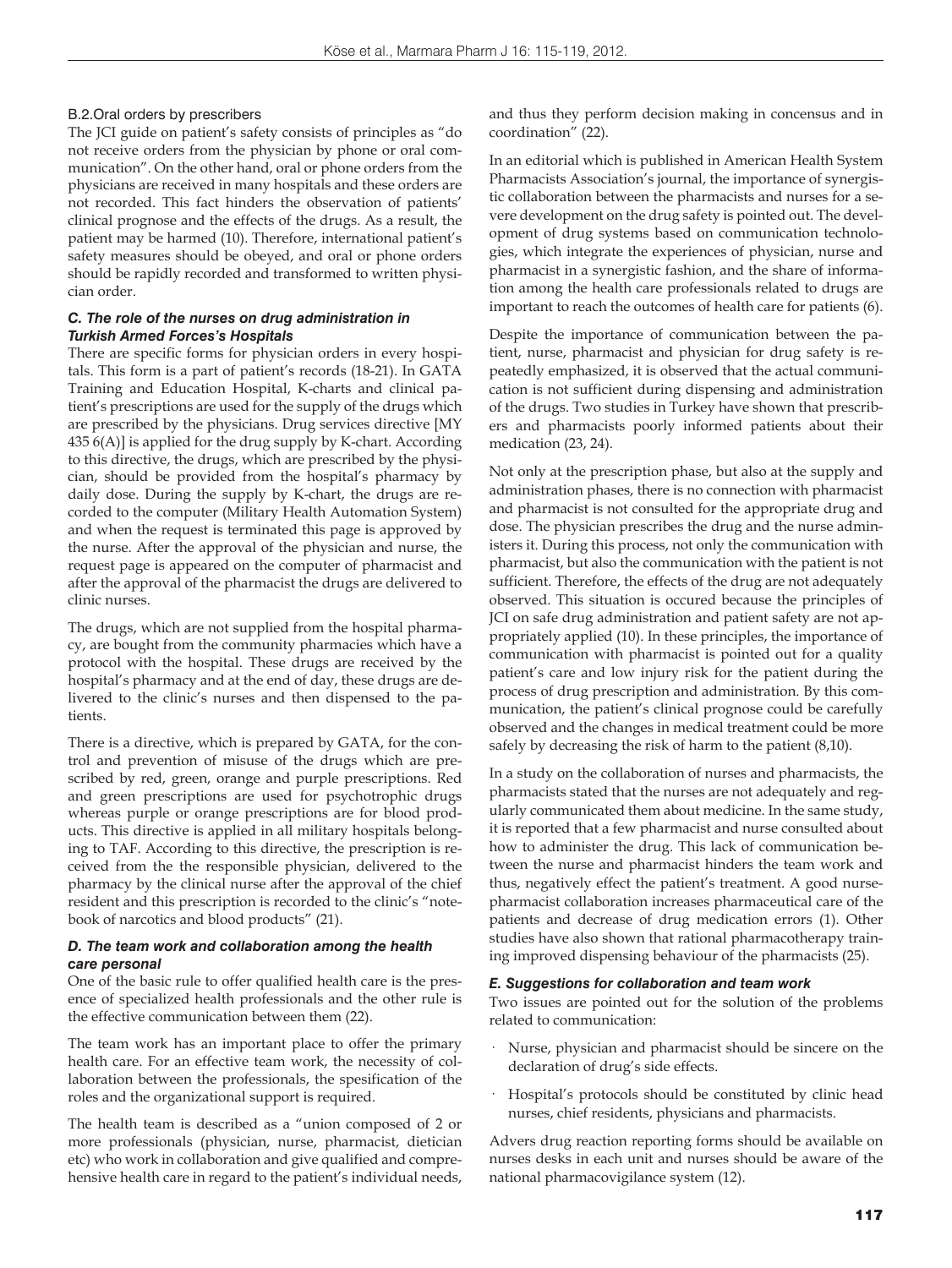Another option for this issue is to nominate a clinical pharmacist staff which is a widely used solution in many hospitals worldwide. This system enables a better therapeutic outcome.

## **CONCLUSION**

Continuous communication and back-up among "patientnurse-physician and pharmacist" are necessary during the process initiating with prescription/order of the medicine to the endpoint which is the monitoring. The communication between the physician, pharmacist and patient during dispensing procedure and the evaluation of side effects, will decrease the errors.

A communication on the basis of collaboration may decrease or prevent medication errors and improve therapeutic outcome.

Clinical nurses should be informed about the drugs which are administred to the patients and they should create protocols for these drugs. This is an important step for the nurses.

According to the recent studies, drug administration errors could not be completely prevented, but may be decreased by procedures described by JCI in clinics (10,14,15).

## **İlaç uygulamalarında "hasta-hemşire-doktor-eczacı" işbirliğinin önemi**

**ÖZET: Hasta bakımının istenilen düzeyde uygulanabilmesi, ilaç uygulamalarında güvenliğin ve kalitenin sağlanması, ilaçlara ilişkin yan etkilerin önlenebilmesi veya tedavi edilebilmesi için hasta-hemşire-doktor-eczacının sorumluluklarının tanımlanması ve kullanılan ilaçlara ilişkin bilgi paylaşımı kritik bir önem arz etmektedir. Bu derlemede Uluslararası Birleşik Komisyon'nun standartlar raporunun üçüncü maddesinde yer alan ilaç güvenliliğinin Gülhane Askeri Tıp Akademisi (GATA) Eğitim ve Araştırma Hastanesi'nde nasıl gerçekleştirildiğinin anlatılması ve bu alanda hasta- hemşire- doktor- eczacı işbirliğinin öneminin vurgulanması amaçlanmıştır.**

**ANAHTAR SÖZCÜKLER: ilaç uygulamaları, hemşire-doktor-eczacı işbirliği, akılcı ilaç kullanımı, ilaç uygulaması, ilaç hataları**

## REFERENCES

- 1. While A, Shah R, Nathan A. Interdisciplinary working between community pharmacists and commnunity nurses: The views of community pharmacists, Journal of Interprofessional Care, 2005, 19:164-70
- 2. Özer E, Ozdemir L. Yaşlı bireyde akılcı ilaç kullanımı ve hemşirenin sorumlulukları. Hacettepe Üniversitesi Sağlık Bilimleri Fakültesi Hemşirelik Dergisi 2009; 16:42– 51.
- 3. Akılcı ilaç kullanımı. www.saglik.gov.tr/TR/ belge/1-7771/akilci-ilac-kullanimi. [Erişim Tarihi 20.08.2011]
- 4. Toklu HZ, Dülger GA. Akılcı ilaç kullanımı ve eczacının rolü. [Rational drug use and the role of the pharmacist]. Marmara Pharm J 2011; 15:89-93.
- 5. Özdemir L, Akdemir N. Yaşlı bireyde hemşirelik değerlendirmesi ve bakım uygulamaları. Editör: Arıoğul S. Geriatri ve Gerontoloji. Medikal&Nobel Tıp Kitabevi, Ankara, 2006, s: 161-181.
- 6. Vural H, Uçar H. İlaç uygulamalarına ilişkin geliştirilen işlemin ilaç uygulama hataları üzerine etkisi. Gülhane Tıp Dergisi 1999; 41:419-25.
- 7. Griffiths R, Johnson M, Piper M, Langdom R. A nursing intervention fort the quality use of medicines by elderly community clients, Int J Nursing Practice 2004; 10: 166-76.
- 8. Erdil F. Yaşlıların ilaç kullanımında eczacı-hemşire işbirliğinin önemi. geriatri, yaşlı sağlığına multidisipliner yaklaşımı. Türk Eczacılar Birliği Eczacılık Akademisi Yayını, Ankara 2009; 91–6.
- 9. Toklu HZ, Akıcı A, Keyer Uysal M, Dülger G. Akılcı İlaç Kullanımı Sürecinde Hasta Uyuncuna Hekim ve Eczacının Katkısı. [The role of the doctor and

pharmacist in improving patient compliance in the process of rational drug use]. Aile Hekimliği, 2010; 14:139-145.

- 10. Hoesing H. Joint Commission International patient safety solutions. 4.th International Nursing Management Conference. October. Antalya, Turkey. 2008; p.11-44.
- 11. Aslan Ö, Ünal Ç. Cerrahi yoğun bakım ünitesinde parenteral ilaç uygulama hataları, Gülhane Tıp Dergisi 2005; 47:175-8.
- 12. Lata PF, Mainhardt M, Johnson CA. Impact of nurse case manager-pharmacist collabortion adverse-drug-event reporting, Am J Health Syst Pharm 2004; 61:483-7.
- 13. Joint Commission International (JCI) Consulting, International Essentials of Health Care Quality And Patient Safety, 2008
- 14. Gürbüz F, Gündoğdu Eİ. Effect of times of events on drug mistake, 4. th International nursing management conference. Toward a new world: challenges for nursing leadership, Antalya, 13-15 October, 2008.
- 15. Seren S., Madak K U, Erkoç D. Strategies to prevent drug confusion in a university hospital, 4 th International nursing management conference, Toward a new world: challenges for nursing leadership, Antalya, 13-15 October, 2008.
- 16. Hazell L, Shakir SA. Under-reporting of adverse drug reactions : a systematic review. Drug Saf 2006; 29: 385-96.
- 17. Toklu HZ, Uysal MK. The knowledge and attitude of the Turkish community pharmacists toward pharmacovigilance in the Kadikoy district of Istanbul. Pharm World Sci 2008; 30: 556-62.
- 18. Ay FA. Temel hemşirelik: Kavramlar, ilkeler, uygulamalar. Medikal Yayıncılık, İstanbul, 2007